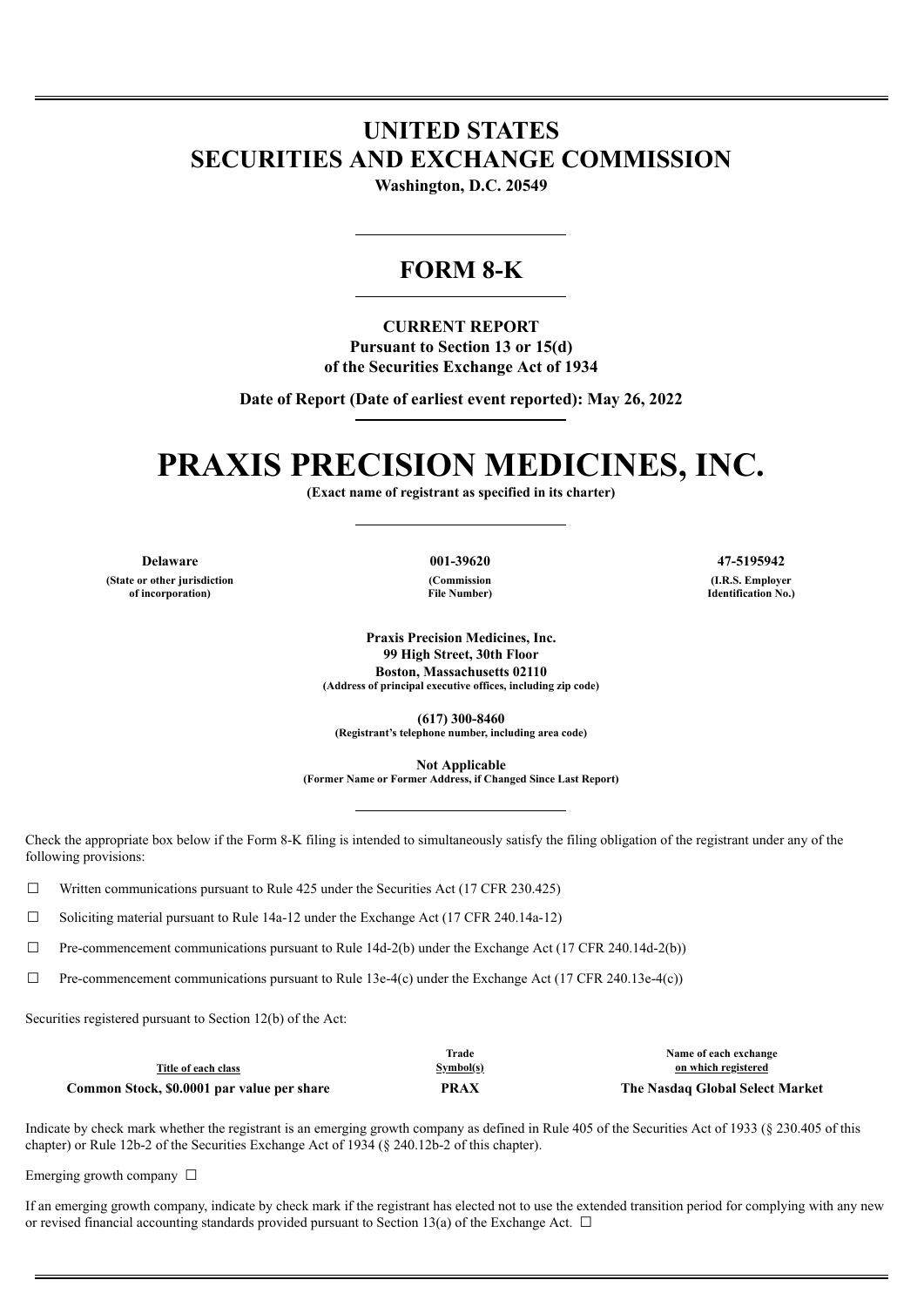#### **Item 5.07 Submission of Matters to a Vote of Security Holders.**

On May 26, 2022, Praxis Precision Medicines, Inc. (the "Company") held its 2022 Annual Meeting of Stockholders (the "Annual Meeting"), at which a quorum was present. The Company held its Annual Meeting to consider and vote on the four proposals set forth below, each of which is described in greater detail in the Company's Definitive Proxy Statement on Schedule 14A, which was filed with the U.S. Securities and Exchange Commission on April 14, 2022. The final voting results are set forth below.

#### Proposal 1 – Election of Class II Directors

The Company's stockholders elected Jeffrey Chodakewitz, M.D., Merit Cudkowicz, M.D. and Stefan Vitorovic to serve as Class II members of the Board of Directors of the Company (the "Board") until the Company's 2025 annual meeting of stockholders and until their respective successors are duly elected and qualified, or until their earlier death, resignation or removal, with the votes cast as follows:

| <b>Class II Director Nominees</b> | Votes For  | <b>Votes Withheld</b> | <b>Broker Non-Vote</b> |
|-----------------------------------|------------|-----------------------|------------------------|
| Jeffrey Chodakewitz, M.D.         | 28.430.095 | 8,403,545             | 2.734.441              |
| Merit Cudkowicz, M.D.             | 28.471.164 | 8.362.476             | 2.734.441              |
| Stefan Vitorovic                  | 26,426,176 | 10,407,464            | 2,734,441              |

#### Proposal 2 – Ratification of Appointment of Ernst & Young LLP as the Company's Independent Registered Public Accounting Firm

The Company's stockholders ratified the appointment of Ernst & Young LLP as the Company's independent registered public accounting firm for the fiscal year ending December 31, 2022, with the votes cast as follows:

| Votes For  | <b>Votes Against</b> | Abstain | <b>Broker Non-Vote</b> |
|------------|----------------------|---------|------------------------|
| 39,533,708 | ,665                 | 30,708  |                        |

#### Proposal 3 – Advisory Vote on Executive Compensation

The Company's stockholders approved, on a non-binding advisory basis, the compensation of the Company's named executive officers, with the votes cast as follows:

| Votes For            | <b>Votes Against</b> | bstain | <b>Broker Non-Vote</b> |
|----------------------|----------------------|--------|------------------------|
| .181<br>$10^{\circ}$ | .706.990             | .9.469 | 734.44                 |

Proposal 4 – Advisory Vote on the Frequency of Advisory Votes on Executive Compensation

The Company's stockholders approved, on a non-binding advisory basis, one year as the frequency of advisory votes on the compensation of the Company's named executive officers, with the votes cast as follows:

| One Year   | <b>Iwo Years</b> | Three Years<br>___ | Abstain<br>. | <b>Broker Non-Vote</b> |
|------------|------------------|--------------------|--------------|------------------------|
| 24,624,229 | 3,205            | 12,182,400         | 8,806        | 734,441                |

Following the Annual Meeting and after due consideration of the stockholders' vote for one year as the frequency of advisory votes on the compensation of the Company's named executive officers, on May 28, 2022, the Board determined that future advisory votes on the compensation of the Company's named executive officers will be conducted every one year until the next advisory vote regarding the frequency of advisory votes on the compensation of the Company's named executive officers is submitted to the stockholders or the Board otherwise determines that a different frequency for such advisory votes is in the best interests of the Company.

No other matters were submitted to or voted on by the Company's stockholders at the Annual Meeting.